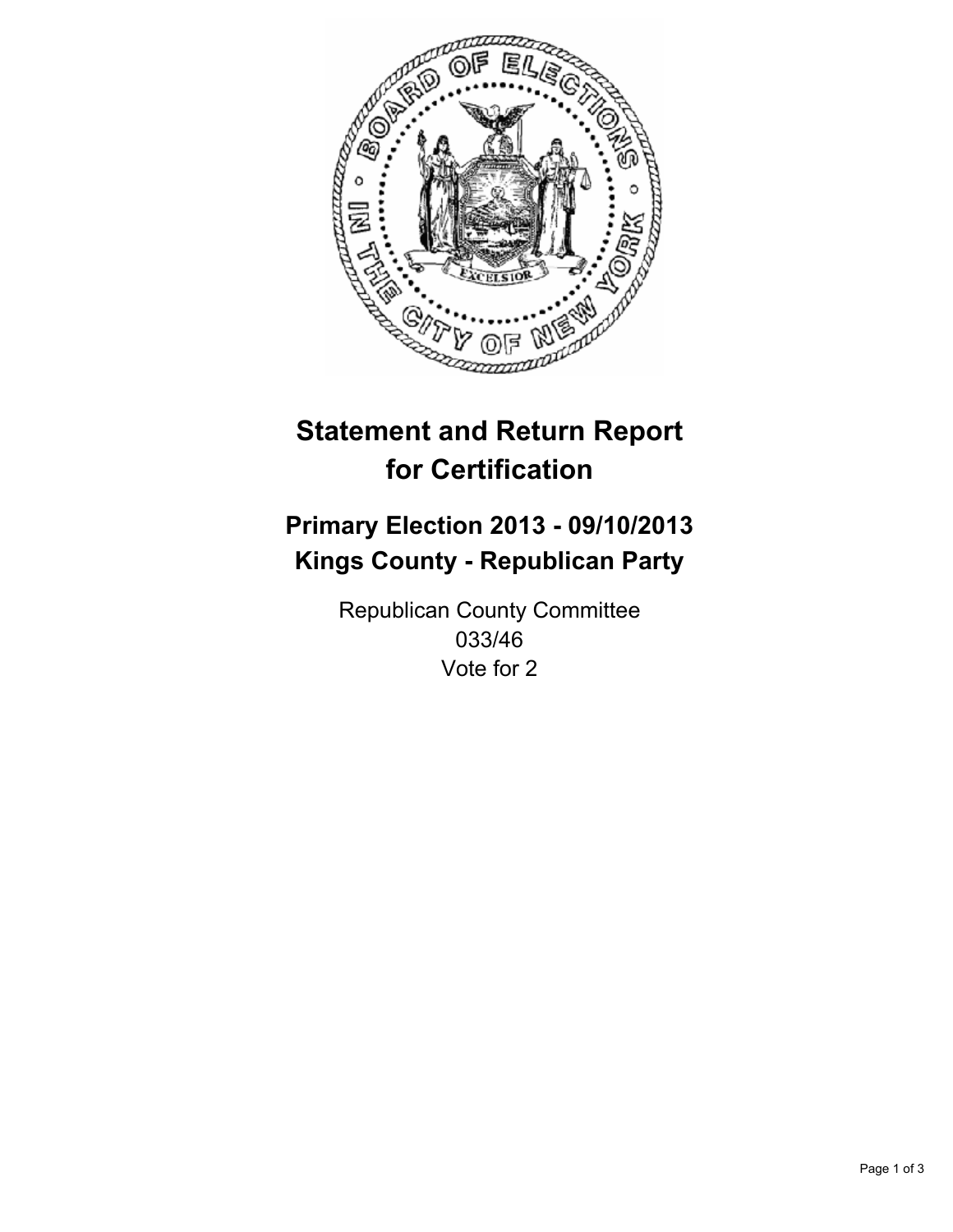

## **Assembly District 46**

| ABSENTEE/MILITARY       | $\Omega$ |
|-------------------------|----------|
| <b>FEDERAL</b>          | 0        |
| SPECIAL PRESIDENTIAL    | $\Omega$ |
| <b>AFFIDAVIT</b>        | 0        |
| VIRGINA M. JOYCE        | 0        |
| KENNETH J. ANNARUMMO    | $\Omega$ |
| <b>HSIN LEE</b>         | $\Omega$ |
| <b>SVETLANA FELDMAN</b> |          |
| <b>Total Votes</b>      |          |